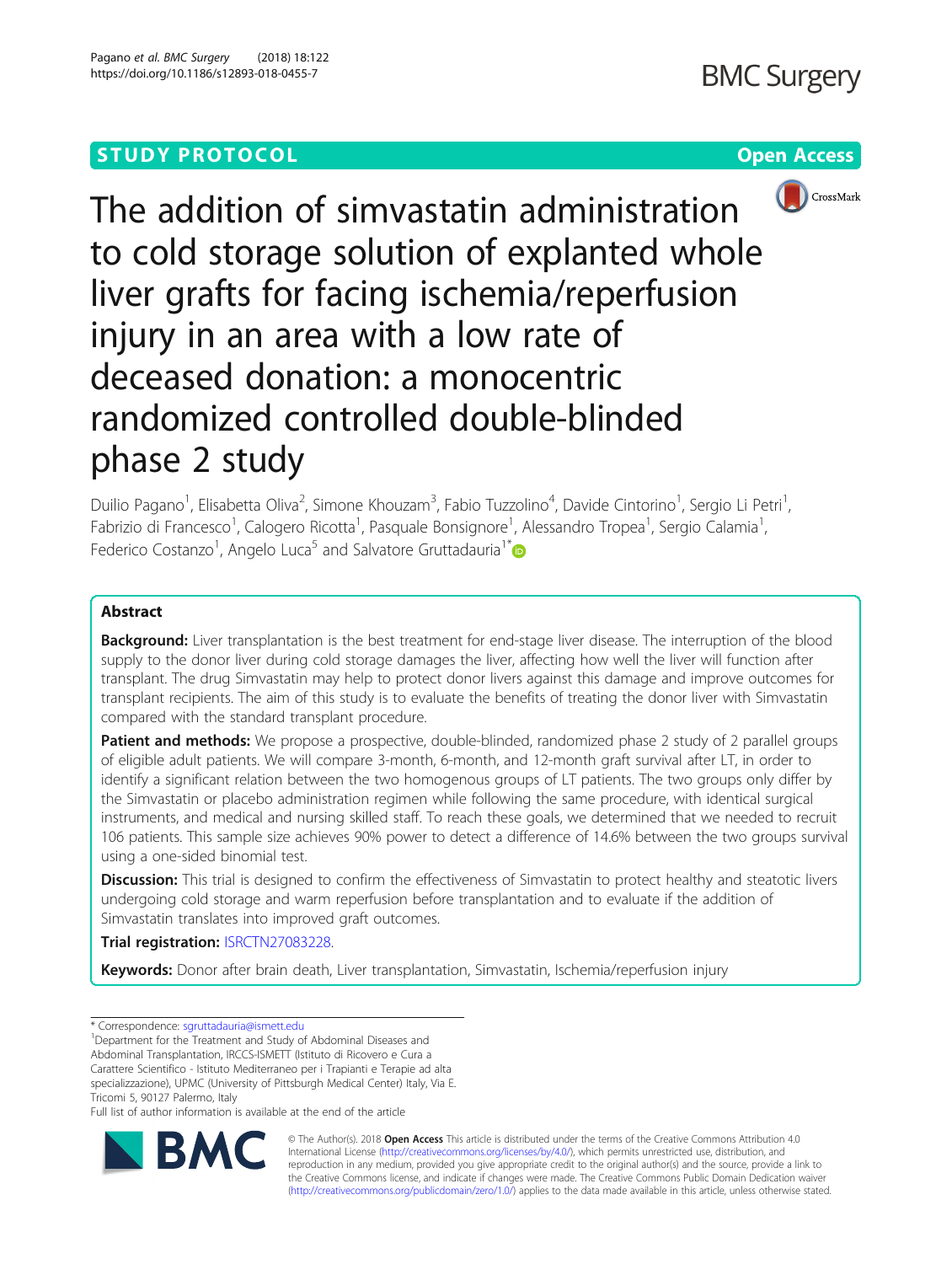### Background

Liver transplantation (LT) is the treatment of choice for end-stage liver disease. Ischemia/reperfusion (I/R) injury during the conventional cold storage and preservation of donated livers is a key determinant of graft function after LT. Hypoxia and reperfusion activate innate mechanisms of inflammation that cause injury and underline delayed graft function.  $[1-3]$  $[1-3]$  $[1-3]$  I/R injury causes almost 10% of early organ failure and can lead to the higher incidence of both acute and chronic rejection. [[4,](#page-6-0) [5](#page-6-0)] Simvastatin suppresses the inflammatory effect in vascular endothelial cells, thereby protecting the liver against I/R injury and its effects on grafts from extended-criteria donors. [\[6](#page-6-0)–[9](#page-6-0)] Statins or HMG-CoA inhibitors were primarily designed to decrease cholesterol levels. However, they have also shown to have beneficial cholesterol-independent effects, such as up-regulating the expression of the vasoprotective transcription factor Kruppel-like factor 2 (KLF2) and consequently, its derived transcriptional programs. Simvastatin protected healthy and steatotic rat livers undergoing cold storage and warm reperfusion before transplantation. [\[10](#page-6-0), [11](#page-6-0)]

While the issue of I/R injury after LT has been addressed several times and pathophysiology of this entity has been extensively investigated in the context of pre-clinical studies, the attempts to solve this clinical problem have been scarce and unstandardized. This proposal offers a more targeted method of stratifying the differences on the liver sinusoidal milieu. The differences will be obtained with neither a complex therapeutic approach of combining different pharmacologic strategies nor the usage of machine perfusion methods, but by the sole cost of a single drug/placebo administration. In this novel approach, the infusion of Simvastatin will be applied directly into the donor liver's portal vein after donor hepatectomy. The clinical trial allows avoidance of systemic infusion, so the protocol could also be applied in cases of multiorgan deceased donor retrievals.

### Donor shortage

LT is the only life-saving therapy for most types of end-stage liver disease. In Italy, the overall rate of cadaver donation is 22.2 donors per million per year, and in some regions, like Sicily, the rate is 12.6 donors per million per year. In the past few years, IRCCS-ISMETT, a transplant hospital in Sicily, has been committed to counteracting this organ shortage. Over the years, the number of transplants has steadily increased thanks to marginal donors, living donors, and split LT. ISMETT has implemented techniques and strategies to most efficiently use valuable resources in order to maintain a high level of LT. From July 1999 till May 2014, we performed 902 LTs for adults: 755 (84%) were performed by using 601 whole livers (80%), 99 (13%) were living-related LTs, and 55 (7%) were split LTs. The one-year survival rate (cadaveric liver transplantation) is 85.4%. [\[12](#page-6-0)–[14\]](#page-6-0)

The shortage of organs led to the use of steatotic liver grafts from extended-criteria deceased brain donors (DBDs), even though these livers are more susceptible to I/R injury and have poorer outcomes than non-steatotic livers. Preclinical studies have demonstrated that the negative effects of I/R can be prevented by adding Simvastatin to the cold preservation solution shortly before procurement to protect both parenchymal and endothelial components of the liver after warm reperfusion.

The proposed project aims to be the first prospective randomized clinical trial to prove the efficacy of Simvastatin in preventing I/R injury and expand the donor pool.

### Purpose

The primary endpoint is to investigate the effect of intra-gastric Simvastatin administration using a nasogastric cannula in addition to cold-storage on 3-month, 6-month and 12-month graft survival after LT. As secondary endpoints, we will compare 3-month, 6-month and 12-month patient survival, hospitalization stays, and all transplant-related complications in terms of the multi-tier Clavien grading system after LT. This will allow us to identify a significant relation into two homogenous groups of liver transplanted patients, only differing for Simvastatin or non-administration regimen; using the same procedure, with identical surgical instruments, and medical and nursing skilled staff.

### **Methods**

### Trial design

The trial will employ a randomized administration of a single oral dose of 80 mg of Simvastatin (Sandoz®, Holzkirchen, Germany) (Group 1) or placebo (Group 2) per adult cadaveric donor through a nasogastric tube 1 h before the organ procurement, to investigate the effect of these interventions on graft survival after LT.

### Setting

The trial will be conducted in the operating rooms of a private hospital in Palermo (ISMETT), Italy and in every external hospital where all of the eligible DBDs are located. ISMETT was developed specifically for transplantation through a partnership of the Sicilian regional government and the University of Pittsburgh Medical Center. It is the first hospital in Southern Italy certified by Joint Commission International for excellence in clinical practice and is one of the first hospitals in Italy to use an entirely computerized process. It includes laboratories for clinical chemistry, microbiology, immunology and pathology, as well as laboratories that are equipped to support research activities. Liver transplantation is at the core of ISMETT transplantation programs. The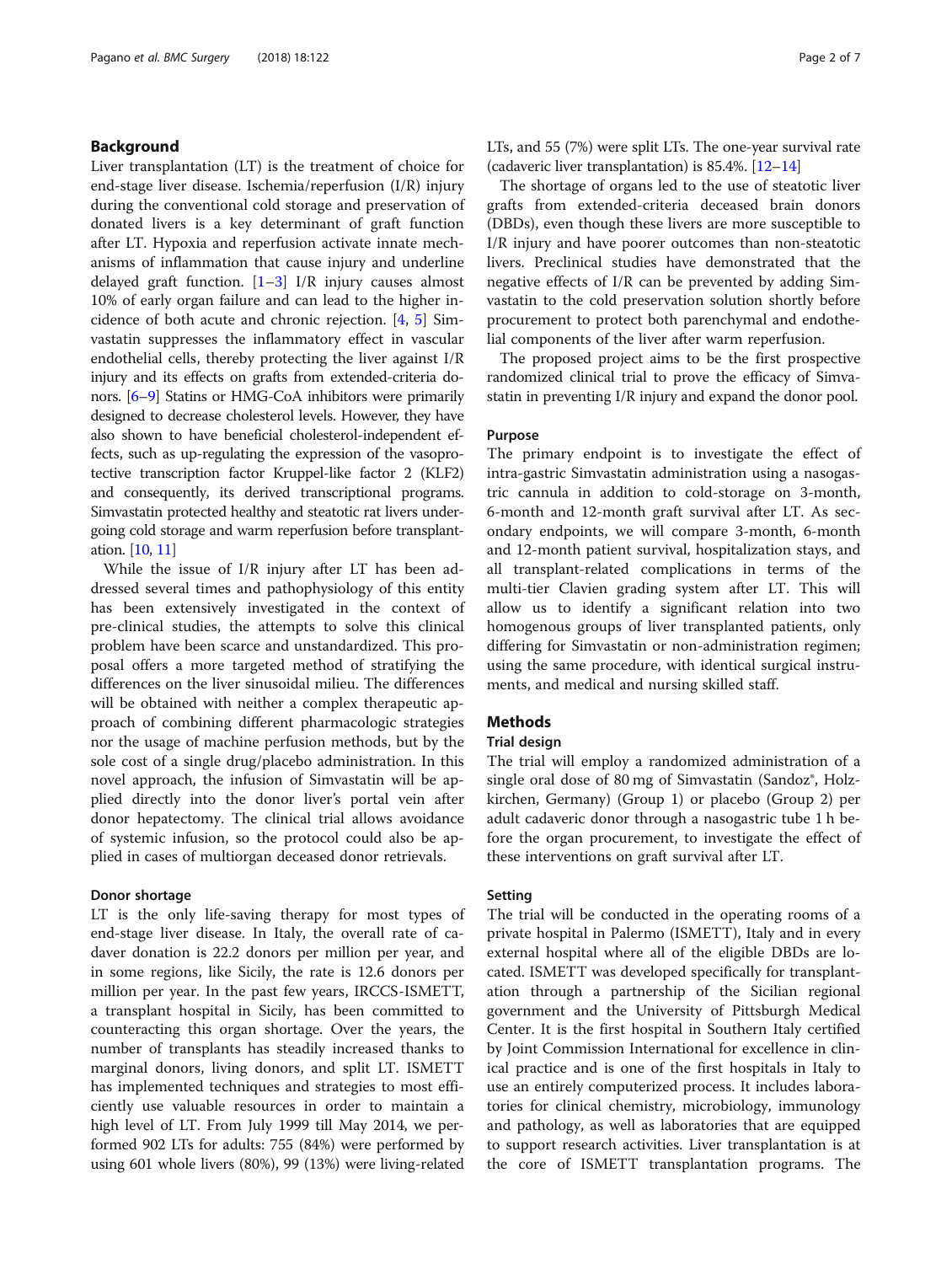ISMETT Abdominal Surgery and Transplantation operational unit has a team of 6 expert attending physicians and 2 surgery fellows, who manages the selection and care of patients requiring LT both from cadaveric and living donor. In ISMETT there is close collaboration and daily interdisciplinary teamwork with colleagues from other disciplines at ISMETT, including hepatologists, critical care clinicians, radiologists, endoscopists, and researchers from Ri.MED Foundation. An intense daily collaboration is performed with nurses, physical and respiratory therapists. One skilled research nurse will be recruited for guaranteeing the correct schedule of outpatient visit examinations, patient appointments and maximize the adherence. Ri.MED investigator will coordinate the effective functioning of the data and safety monitoring board (DSMB), maintaining information reviewed, discussed and recorded with the strict confidentiality. In addition, she will ensure the correct data recording of retrieval procedures, patient enrolment and data analysis in agreement DSMB recommendations and respect of the entire study phases.

### Eligibility criteria

Participants will be deemed eligible for the trial if they are 1) patients (male and female) over 18 years of age, 2) deceased brain donors (male and female) over 18 years of age, 3) female patients who are of child-bearing potential must ensure effective methods of birth control during the first 6 months of study following the whole LT, 4) patients with end-stage liver disease or terminal cancer liver disease, and a suitable candidate are placed on waiting list for primary LT at IRCCS-ISMETT, 5) patients who underwent liver transplantation from deceased brain donors (not identical human leukocyte antigen - HLA) compatible in terms of blood group ABO, 6) patients who can understand the purpose and risks of the study, have been fully informed and given written informed consent, 7) patients who are unable to read and/or write, but are fully capable of understanding the oral proposal by the researcher (or the appointed representative) and have given oral informed consent that is testified in writing by an independent third person.

The following subjects will be excluded by donor population: 1) pregnant or breast-feeding donors, 2) donor with autoimmune disease or allergies to statins, 3) donors requiring ongoing dosing with a systemic immunosuppressive drug at time of harvesting procedures, 4) donors known to be human immunodeficiency virus (HIV) positive, 5) donors with malignancy or history of malignancy, except for non-metastatic basal or squamous cell carcinoma of the skin that has been treated successfully, 6) donors had previously received or is receiving an organ transplant.

The following subjects will be excluded by recipient population: 1) recipients with acute liver disease, 2) pediatric patients or pediatric donors, 3) patients undergoing liver re-transplantation, 4) patients undergoing split or living donor liver transplantation, 5) patients undergoing combined liver- or other solid (abdominal or thoracic) organ(s) transplantation, 6) patient who is participating or have been participated to another clinical trial/study and/or has consumed an experimental drug in the last 30 days, 7) any clinically relevant conditions that might affect study participation and/or study results, 8) patients with history of allergy or intolerance to statins, 9) patients with history of substance abuse, and/or psychiatric disorders or conditions that may invalidate communication due to their inability to understand the potential risks and benefits of the study, 10) patients greater than 65 years old.

### Interventions

Participants will be allocated to one of two groups (see Fig. [1](#page-3-0)): Group one will receive an organ procured in a DBD after preoperative administration of Simvastatin; group two will comprise the control group receiving no DBD intervention before the standard organ procurement in a DBD or after.

### Experimental treatment

Simvastatin tablets on the market will be pulverized and placed in capsules in order to then be emptied at the time of preparation of the suspension at the clinical site during the start of the cold phase of the collection. An Investigational Medicinal Product Dossier (IMPD) will be drawn up before the trial begins and the authorization of the National Competent Authority (NCA) has been granted. The drug will be administered in the deceased donor prior to the allograft procurement by using a nasogastric tube, and it will be subsequently transplanted into the recipient. Two Simvastatin 40 mg tablets (Sandoz®, Holzkirchen, Germany) will be pulverized and encapsulated in order to be emptied at the moment of the preparation into a hydro-alcoholic suspension at the clinical site during the start of the cold phase collection. The suspension will then be administered via an intragastric route using a nasogastric cannula one hour before vascular clamping in the DBD surgical liver procurement procedures. [\[15\]](#page-6-0)

Criteria for discontinuing or modifying allocated interventions for a given trial participant will be defined after histologic examinations of back-table and postreperfusion liver biopsies (Fig. [1](#page-3-0)). The therapeutic intervention will be applied to the DBD before transplantation, and for this reason, no strategies to improve adherence to intervention protocols, and any procedures for monitoring adherence will be implemented. No relevant concomitant care and interventions are prohibited during the trial.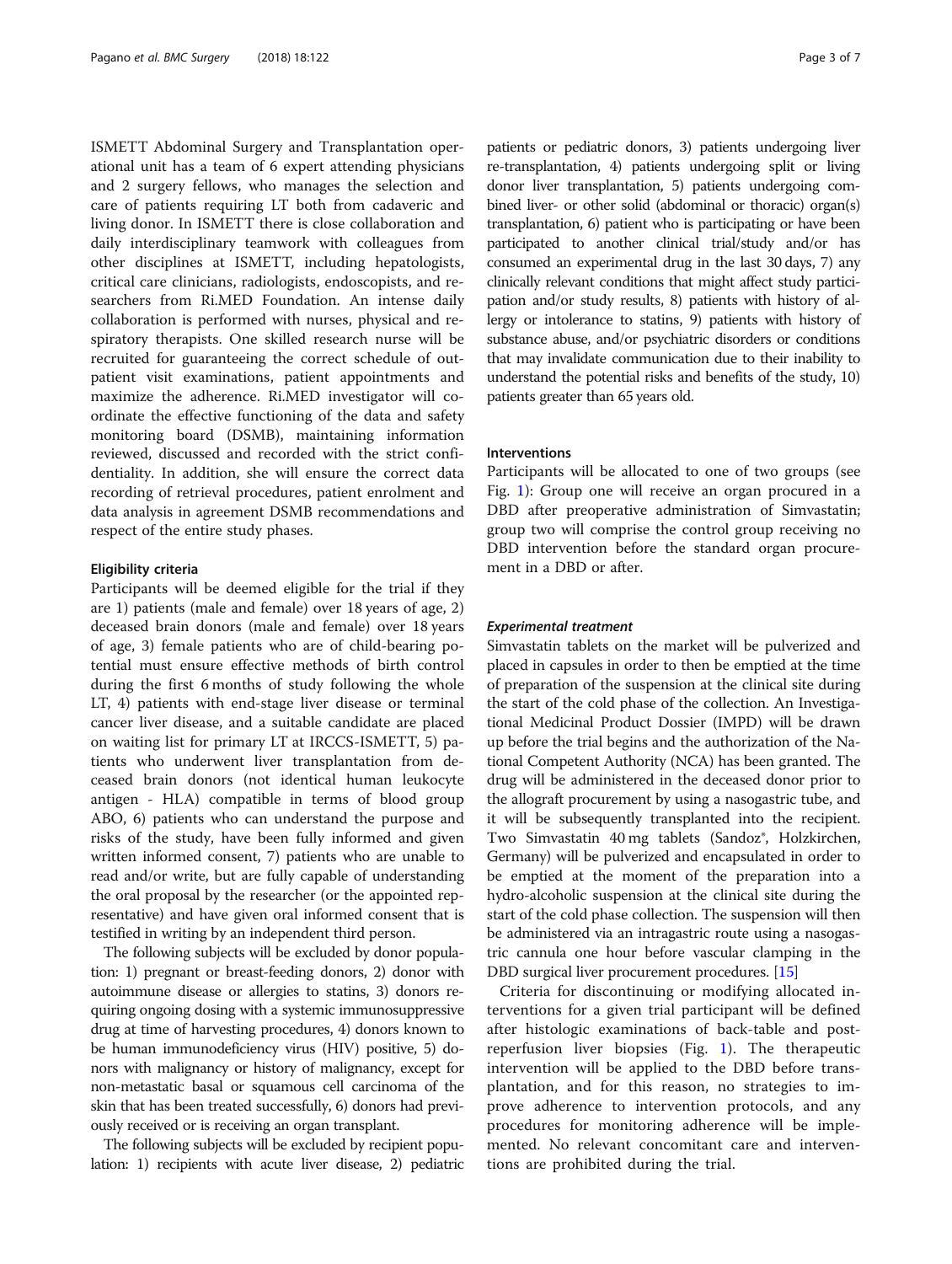<span id="page-3-0"></span>

#### Usual care

Patients in group two will receive 'usual care' only. Placebo will include the aforementioned preoperative administration of 2 hard jelly capsules (dimension =  $0$ ), containing an orange-swedish microcrystalline cellulose.

### **Outcomes**

The primary outcome measure in this trial is postoperative graft survival after LT. The secondary outcomes of interest are patient survival, hospitalization stays, and all transplant-related complications in terms of the multi-tier Clavien grading system after LT. The grading system is used in order to identify a significant relation into two homogenous groups of liver transplanted patients, which only differ for Simvastatin or non-administration regimen utilizing the same procedure, with identical surgical instruments, and medical and nursing skilled staff. Baseline data on graft function and patient performance status will

be collected immediately prior to discharge from the recovery unit (T0). Follow-up measures will be collected at three time points: 3-month (T1), 6-month (T2) and 12-month (T3), after LT (see Fig. 1). All participants will be routinely evaluated with a post-reperfusion liver biopsy (sample), intensive care monitoring, daily laboratory and ultrasound examinations for the first week after the operation and when required during their hospital stay.

### Sample size

We hypothesize that Simvastatin's protective effects may occur in the liver during the harvesting procedure from the deceased donor and could significantly ameliorate post-LT outcomes. To reach the above-mentioned goals, we decided to recruit 106 patients. This sample size achieves 90% power to detect a difference of 14.6% between the two groups survival using a one-sided binomial test. The target significance level is 0.05. These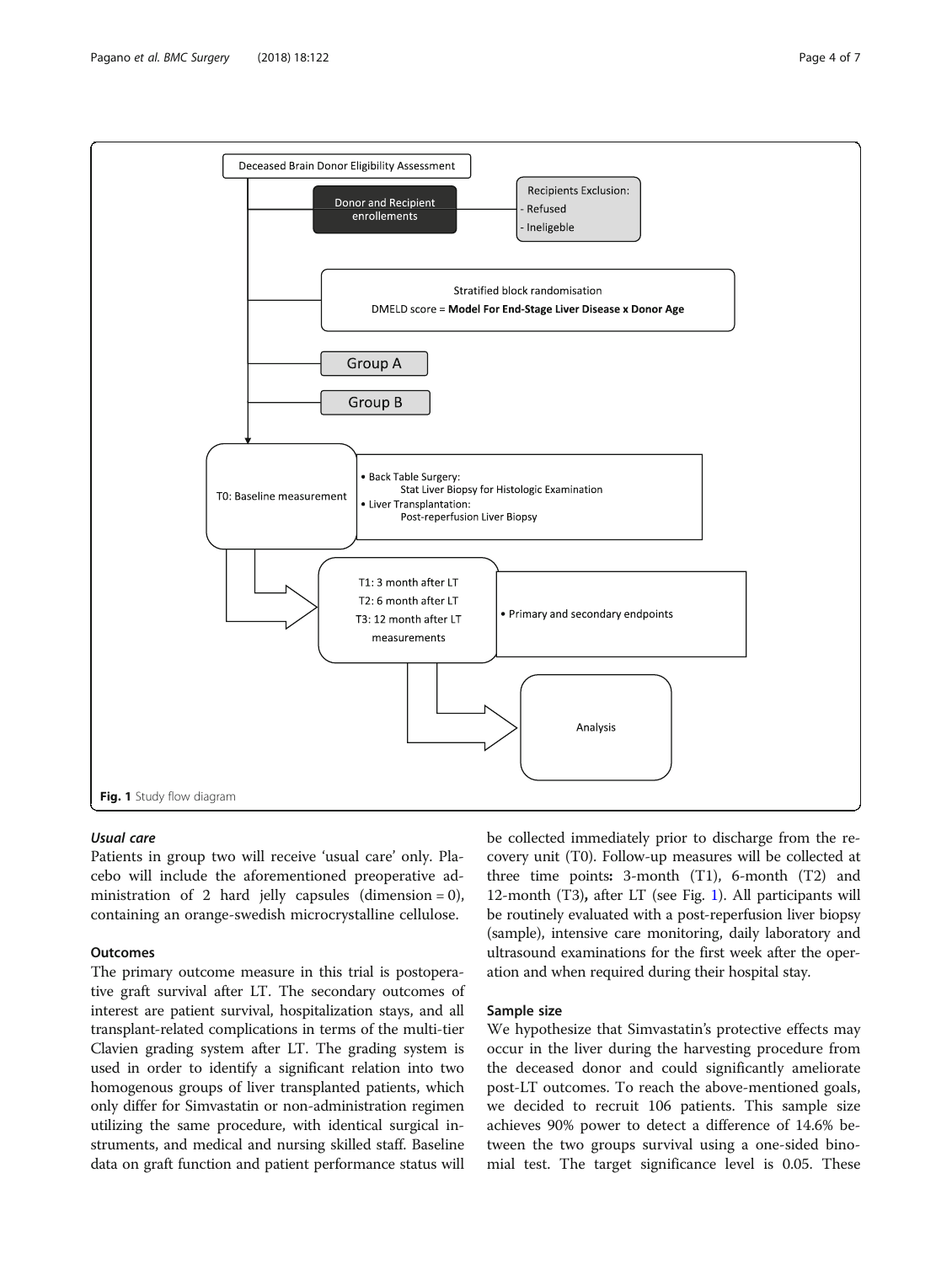results assume a null hypothesis that the proportion of the group with the standard procedure is 0.85.

#### Interim analysis

Two interim analyses of drug tolerance and efficacy will be performed 6 months after the trial enrollment starting, and when 75% of participants have been enrolled in the trial, respectively. The level of significance will maintain an overall P value of 0.05 and be calculated according to the O'Brien-Fleming stopping boundaries. [[16\]](#page-6-0)

The DSMB will be instituted as an independent group of experts that will advise the clinicians and the study investigators, without direct involvement in the conduct of the study, nor financial, proprietary, professional, or other interests that may affect impartial, independent decision-making. The ISMETT Director of the Department for the Treatment and Study of Abdominal Diseases and Abdominal, the ISMETT Medical and Scientific Director and the primary investigator (PI) will have primary responsibility for the DSMB formation and for identifying the DSMB Chair and the terms of membership for the entire duration of the study. The DSMB will deliberate processes, including event triggers that would call for an unscheduled review, stopping guidelines, unmasking (unblinding) and voting procedures prior to initiating any data review. ISMETT investigators will collect, assess, report, and manage solicited and spontaneously reported adverse events and other unintended effects of trial interventions or trial conduct.

### Randomization

A statistician group, with no clinical involvement in the trial, will computer-generate a stratified block randomized sequence, based on D-MELD score [[17](#page-6-0)–[19](#page-6-0)]. This list will remain concealed from the trial coordinator at all times. When a DBD becomes available, the trial coordinator will assess the previously enrolled participant, which was considered suitable for the above-mentioned DBD [\[19](#page-6-0)]. S/he will obtain the treatment allocation by a specific website, dedicated for electronic clinical report form depository (<https://simvalt.fullcro.org>/). S/he will then inform the appropriate donor nursing and medical staff who will deliver the intervention(s). The trial coordinator will not collect outcome data, deliver the intervention(s), or provide patient care.

#### Blinding

Outcome measures will be collected by recovery unit medical and nursing staff that are blinded to the participants' treatment allocation. The interventions will be delivered by separate groups of operative staff (operative donor team), and each group will be blinded to the treatment delivered by the other. The trial will adhere to procedures to maintain separation between the data

management staff who will record the outcome data and the donor operative nursing and medical staff who will deliver the intervention(s).

### Data collection

The data from patients enrolled in the Simvalt study are collected by EDC (electronic data capture) using a web-based eCRF. The link to access to eCRF is [https://](https://simvalt.fullcro.org) [simvalt.fullcro.org](https://simvalt.fullcro.org), the data, once entered in eCRF, are stored in a database. The credentials (user name and password) to access to eCRF are given individually to each user upon request of the Sponsor, after the request the credentials are provided within 1 working day; the password respects the security requirements (it must have at least one capital letter, one number, one special character and it must be composed of at least ten digits). The patient data are anonymized; it means that each patient is identified with a code which is automatically generated by the eCRF at the moment of enrolment, in the eCRF only the year of birth and the gender of patient is collected, no other personal data (name, initials, complete date of birth) are collected, so only the Investigator at the site can know the identity of the patient.

Collection of laboratory evaluations, and storage of biological specimens (liver biopsies) for genetic or molecular analysis in the current trial and for future use in ancillary studies, will be stored at ISMETT.

#### Statistical analysis

Intention-to-treat analysis will be applied. Quantitative variables will be compared with the Student t-test or the Wilcoxon rank-sum test and categorical variables will be compared with the chi-squared test or Fisher's exact test as appropriate. No a-priori criteria will be set for an early end of the study. Data will be analyzed according to the  $2 \times 2$  randomized factorial study design. All of the phases will follow the Consolidated Standards of Reporting Trials 2010 Statement to improve the reporting of parallel-group randomized controlled trial, enabling readers to understand the trial's design, conduct, analysis. and interpretation as well as to assess the validity of its results. It will be achieved through complete transparency from study investigators. All analyses and graphics were performed in the R statistical computing environment, version 3.4.3.

### Monitoring

Circumstances under which unblinding is permissible are related to severe and not expectable adverse recipient reaction to Simvastatin or Placebo, and PI will be involved procedure for revealing a participant's allocated intervention during the trial. Outcome measures will be collected by recovery unit medical and nursing staff that are blinded to the participants' treatment allocation. The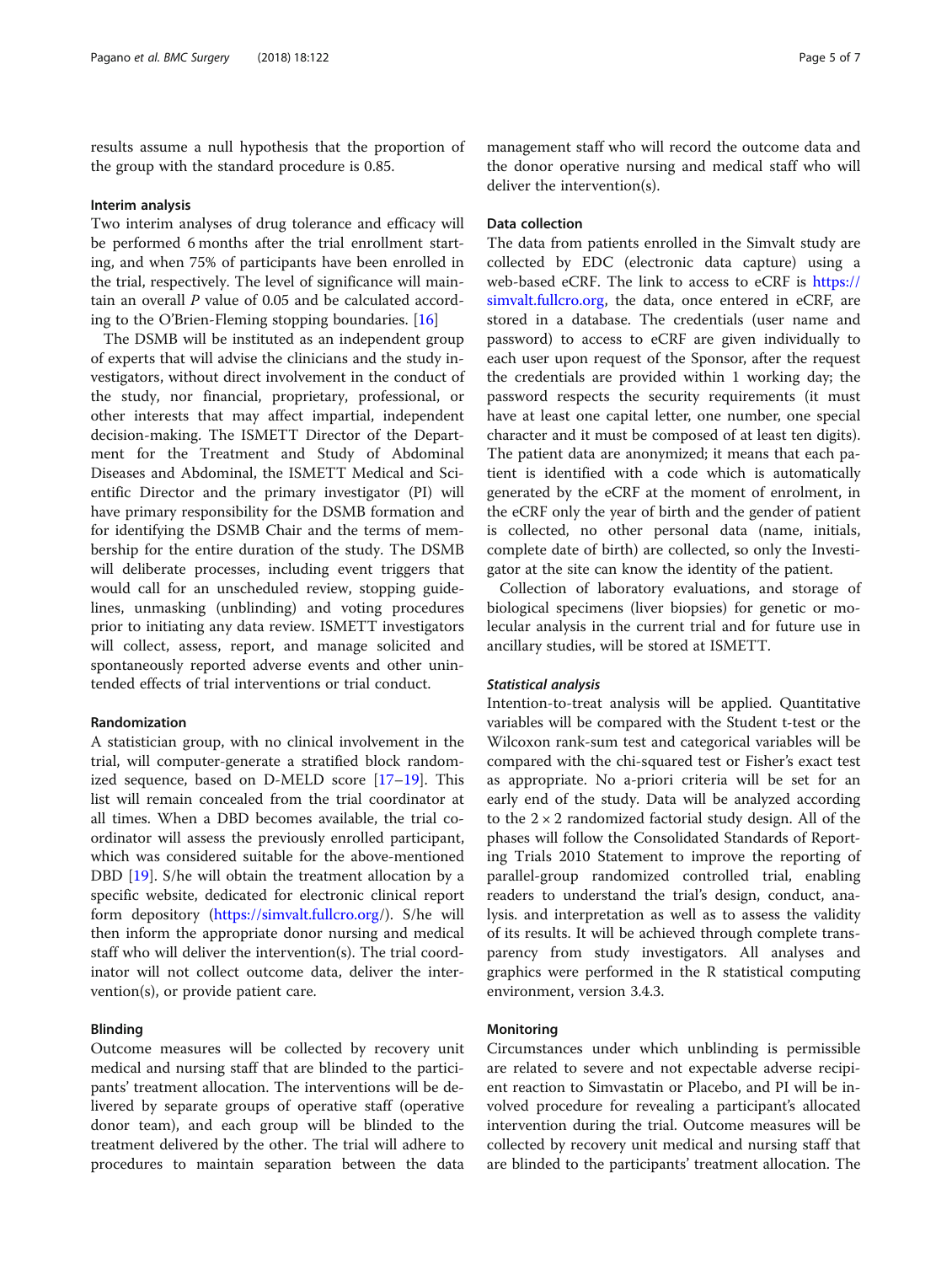<span id="page-5-0"></span>interventions will be delivered by separate groups of operative staff (operative donor team), and each group will be blinded to the treatment delivered by the other. The trial will adhere to procedures to maintain separation between the data management staff who will record the outcome data and the donor operative nursing and medical staff who will deliver the intervention(s). In addition, DSMB will review the following items: 1) interim/cumulative data for evidence of study-related adverse events; 2) data quality, completeness, and timeliness; 3) adequacy of compliance with goals for recruitment and retention; 4) adherence to the protocol; 5) factors that might affect the study outcome or compromise the confidentiality of the trial data.

DSMB will provide official communications that will occur between EC and IRB, including: 1) modifications of the study protocol based upon the review of the safety data; 2) suspension or early termination of the study because of serious concerns about subjects¿ safety, inadequate performance or rate of enrolment or because study objectives have not been obtained according to pre-established statistical guidelines; 3) optional approaches for clinicians and study investigators to consider when the DSMB determines that the incidence of primary study outcomes is substantially less than expected.

### Ethical considerations

The project has been approved by the hospital's human research ethics committee. Informed consent will be obtained from all participants. ISMETT PI and co-investigators will obtain informed consent or assent from potential trial participants or authorized surrogates, during outpatient clinic visits in waiting-list time and during the ISMETT admission date for liver transplantation.

### **Discussion**

This trial is the first to rigorously evaluate the effect of preoperative DBD treatment with the administration of Simvastatin on LT outcomes. The use of Simvastatin could reduce donor liver damage and decrease the length of hospital stay and the rate of complications. There is a remote probability of liver damage with the use of statins. However, Simvastatin is a well-known drug with a minimal reported risk of liver damage compared with the other statins. The factorial design of the trial enables a head-to-head comparison of the individual and cumulative effects of this intervention, which should provide valuable evidence to inform clinical practice.

### Trial status

The proposed trial has been validated and accepted for financial support by the Italian National Health Ministry (Programme of "Ricerca Finalizzata 2013" - Clinical health care research - GR-2013-02357764). Patient inclusions have been ongoing since 30 June 2018.

#### Abbreviations

DBD: Donor after brain death; DSMB: Data and safety monitoring board; HIV: Human immunodeficiency virus; HLA: Human leukocyte antigen; IMPD: Investigational medicinal product dossier; KLF2: Kruppel-like factor 2; LT: Liver transplantation; NCA: National Competent Authority; PI: Primary investigator

#### Acknowledgements

Not Applicable.

#### Funding

The proposed trial has been validated and accepted for financial support by the Italian National Health Ministry (Programme of "Ricerca Finalizzata 2013" - Clinical health care research - GR-2013-02357764).

#### Availability of data and materials

Limited data has been collected and analyzed as patient enrollment is in the initial phase, which is not available to the public at this point. The data that support the findings of this study are available from RI.MED Foundation and ISMETT but restrictions apply to the availability of these data, which were used under license for the current study, and so are not publicly available. Data are however available from the authors upon reasonable request and with permission of corresponding (SG) and first authors (DP).

#### Authors' contributions

DP: Concept/design, Data analysis, Drafting article. EO: Critical revision of article, Approval of article. SK: Concept/design, Drafting article. FT: Statistics. DC, SL, FdF, CR, PB, AT, SC, FC: Critical revision of article, Approval of article. AL: Critical revision of article, Approval of article. SG: Critical revision of article, Approval of article.

#### Ethics approval and consent to participate

The study will conduct in accordance with the principles outlined in the Declaration of Helsinki of 1996, and ISMETT's Institutional Research Review Board approved the protocol (protocol number IRRB/72/14).

#### Consent for publication

Not applicable.

#### Competing interests

We hereby certify that all the authors whose names are listed immediately below certify that they have NO affiliations with or involvement in any organization or entity with any financial interest (such as honoraria; educational grants; participation in speakers' bureaus; membership, employment, consultancies, stock ownership, or other equity interest; and expert testimony or patent-licensing arrangements), or non-financial interest (such as personal or professional relationships, affiliations, knowledge or beliefs) in the subject matter or materials discussed in this manuscript. The authors declare that they have no competing interests.

#### Publisher's Note

Springer Nature remains neutral with regard to jurisdictional claims in published maps and institutional affiliations.

#### Author details

<sup>1</sup>Department for the Treatment and Study of Abdominal Diseases and Abdominal Transplantation, IRCCS-ISMETT (Istituto di Ricovero e Cura a Carattere Scientifico - Istituto Mediterraneo per i Trapianti e Terapie ad alta specializzazione), UPMC (University of Pittsburgh Medical Center) Italy, Via E. Tricomi 5, 90127 Palermo, Italy. <sup>2</sup> Fondazione Ri.MED, Palermo, Italy. <sup>3</sup> Sidney Kimmel Medical College - Thomas Jefferson University, Philadelphia, PA, USA. <sup>4</sup>Research Office, IRCCS-ISMETT, UPMC Italy, Palermo, Italy. <sup>5</sup>Department of Diagnostic and Therapeutic Services, IRCCS-ISMETT, UPMC Italy, Palermo, Italy.

#### Received: 14 August 2018 Accepted: 7 December 2018 Published online: 27 December 2018

#### References

1. Gruttadauria S, Vizzini G, Biondo D, Mandalà L, Volpes R, Palazzo U, Gridelli B. Critical use of extended criteria donor liver grafts in adult-to-adult whole liver